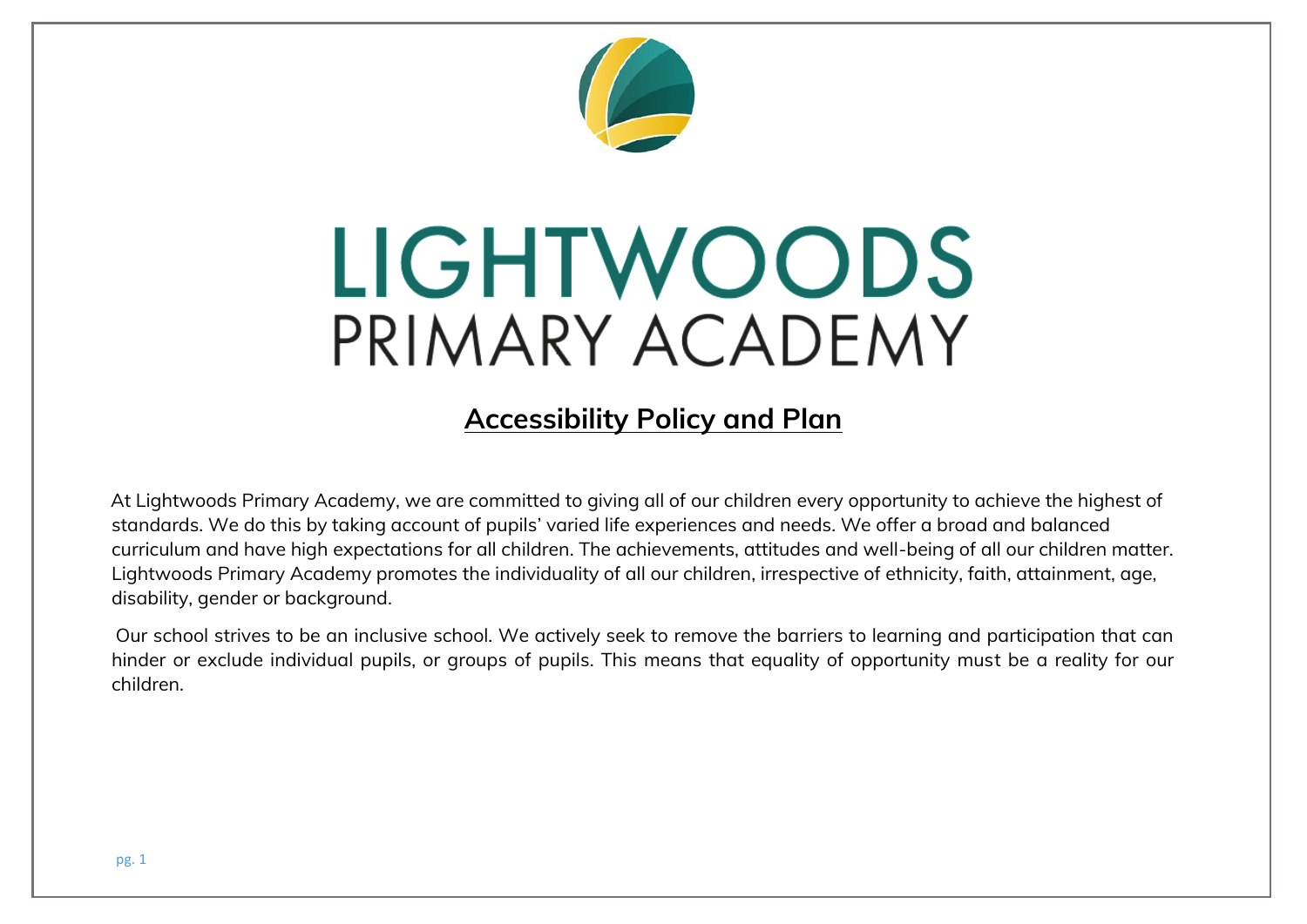

We define equality in line with the Equality Act 2010 and recognise the following protected characteristics:

- age
- disability
- gender reassignment
- marriage and civil partnership
- pregnancy and maternity
- race
- religion or belief
- sex
- sexual orientation.

#### **Aims:**

- To increase the extent to which pupils with a disability can participate in the curriculum
- To improve the physical environment of the school to enable pupils and families with disabilities to take better advantage of the facilities and services provided
- To improve the availability of accessible written information

We are committed to providing an environment that enables full curriculum access and values all pupils, staff, parents and visitors regardless of their education, physical, sensory, social, spiritual, emotional, and cultural needs.

The accessibility plan shows how access can be improved for disabled pupils, staff and visitors to the school in a given timeframe and anticipating the need to make reasonable adjustments to accommodate their needs where practicable.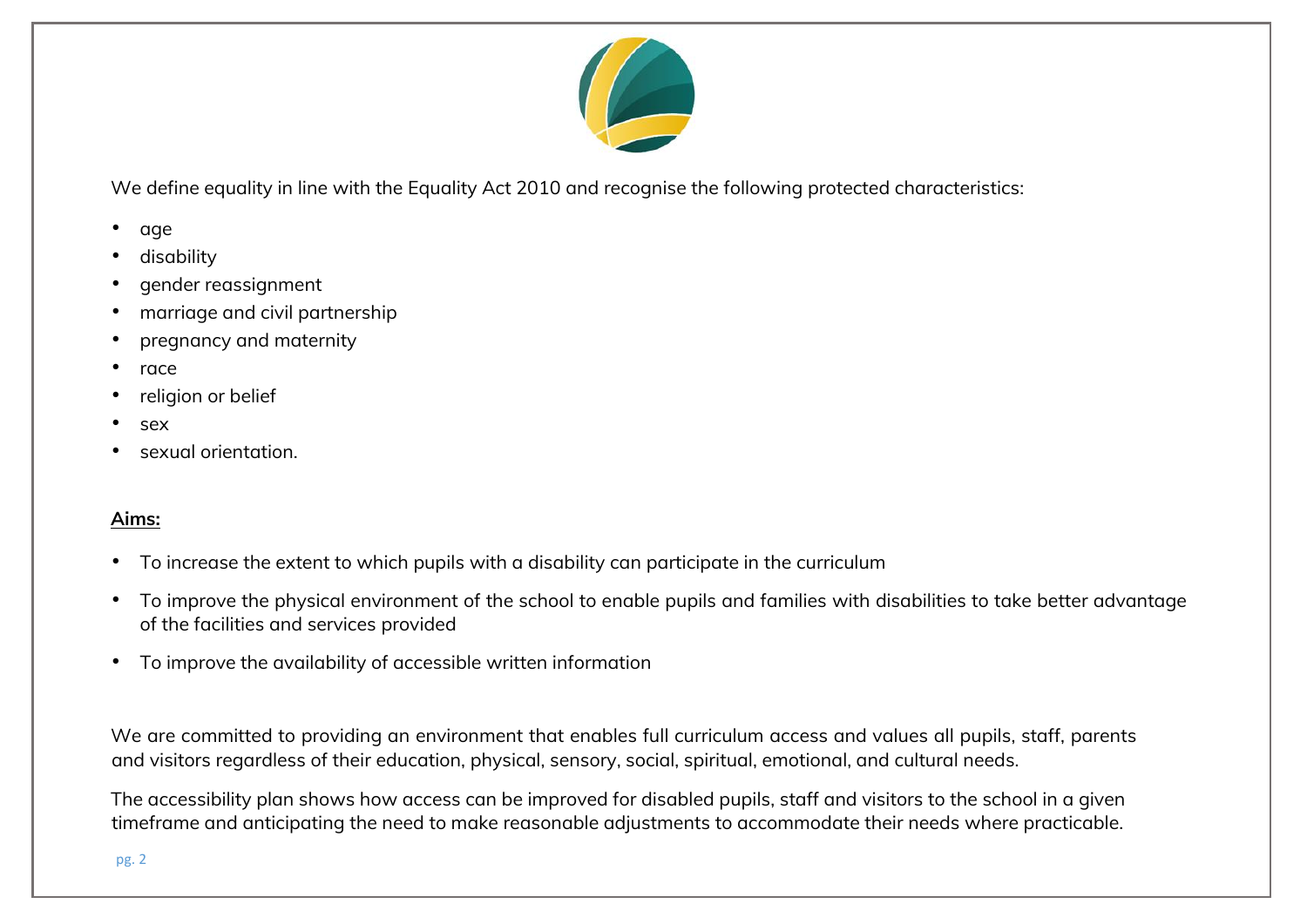

Whole staff training will recognise the need to continue to raise awareness for staff and governors on equality issues with reference to the Equality Act 2010.

It may not be feasible to undertake all of the works during the life of the Accessibility Action Plan and therefore some items will roll forward into subsequent plans.

An accessibility audit will be completed by the school towards the end of each period covering the plan, and will be used to inform to actions of any subsequent plans.

#### **Legislative Compliance**

This plan complies with Section 69 (2) of the Children and Families Act 2014 Regulation 51 and schedule 1 of the Special Educational Needs and Disability Regulations 2014.

#### **Definition of Disability:**

Under the Equality Act, 2010, you are classed as disabled if you have a physical or mental impairment that has a 'substantial' and 'long-term' negative effect on your ability to do normal daily activities.

The purpose and direction of the school's plan: vision and values

We take all advice, guidance and support needed to ensure we meet the needs of children and adults with disabilities or those who require alternative access arrangements permanently or for a fixed term.

We provide all pupils with a broad and balanced curriculum, which is differentiated and adjusted to meet the needs of individual pupils and their preferred learning styles; and endorses the key principles in the National Curriculum 2014 framework, which underpin the development of a more inclusive curriculum.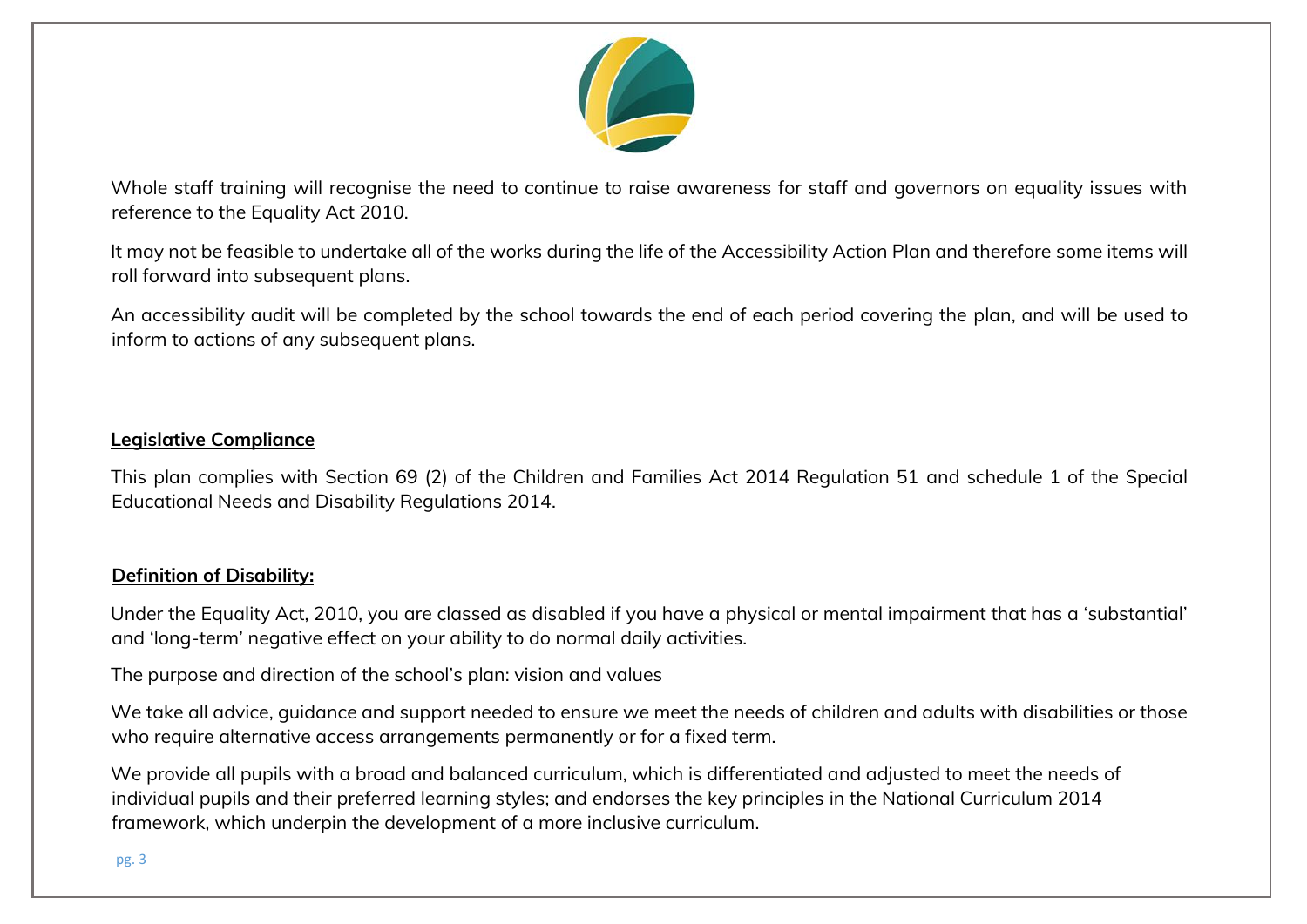

#### Drawing up an action plan:

The three areas to be considered in this plan are:

a)Improving Education and related activities

The school will continue to seek the advice of LEA services, such as professionals from Inclusion Support, and of appropriate health and wellbeing professionals from the local NHS Trusts.

b) Improving the Physical environment

The school will take account of the needs of pupils and visitors with physical difficulties and sensory impairments when planning and undertaking future improvements and refurbishments of the site and premises, such as improved access, lighting, acoustic treatment, and colour schemes, and more accessible fixtures and fittings.

#### c) Improving the provision of information

The school will make itself aware of local services, including those provided through the LEA, for providing information in alternative formats when required or requested.

#### **Education and related activities:**

The school will continue to seek and follow the advice of appropriate specialists.

The school's SENDCO, in conjunction with class teachers, has the day-to-day responsibility for monitoring the progress and attainment of pupils with disabilities, and ensuring reasonable adjustments are made to enable them to access the curriculum and wider school activities. This may include the deployment of teaching assistants appropriate to facilitate participation.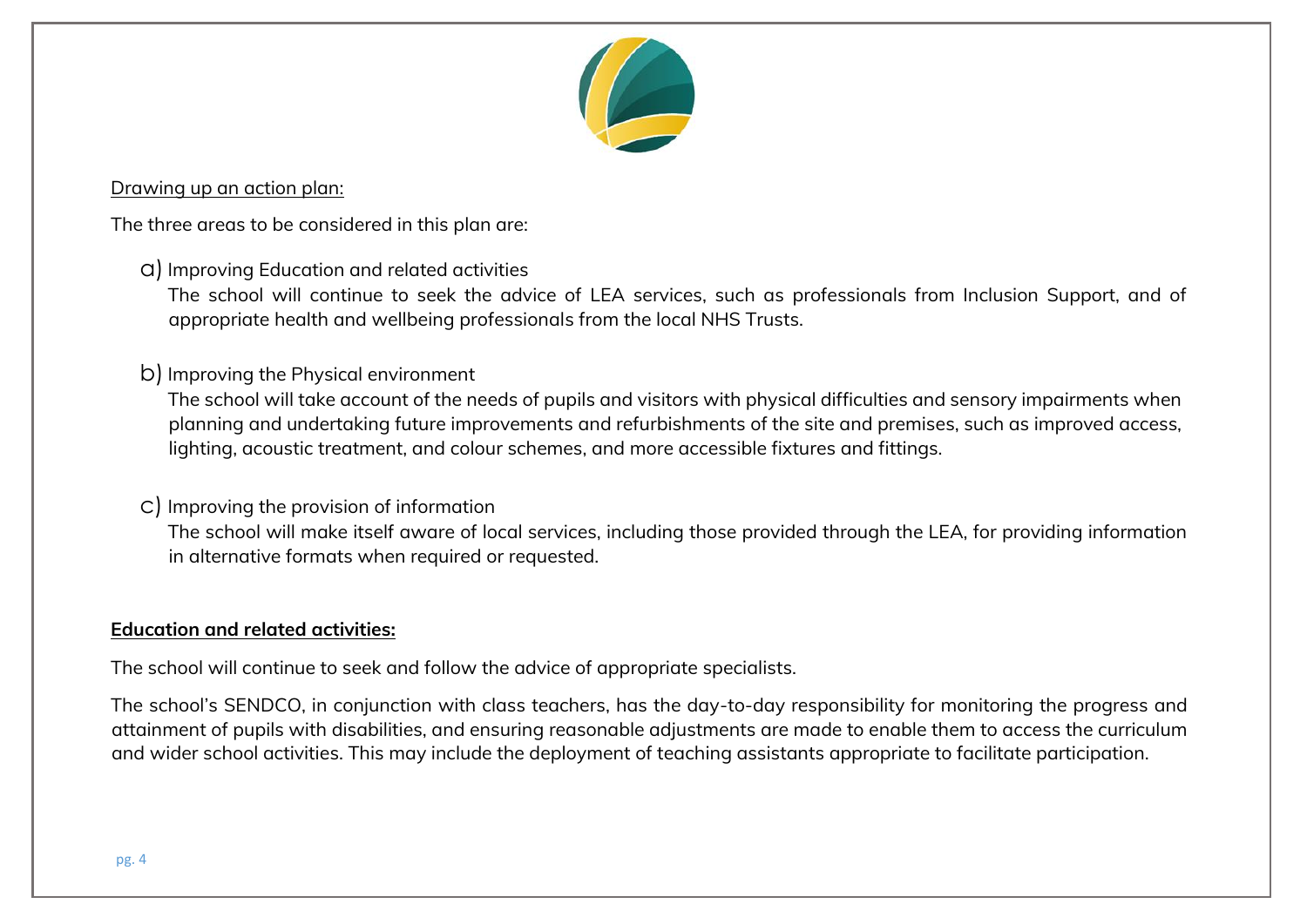

Staff will be provided with appropriate CPD to enable them to devise a curriculum which seeks to remove potential barriers to learning and addresses the needs of all pupils. The curriculum will also include opportunities to raise awareness of disability in order to promote understanding.

The school will take account of the needs of pupils and visitors with physical difficulties and sensory impairments when planning and undertaking future improvements and refurbishments of the site and premises.

#### **Provision of Information:**

The school will make itself aware of local services, including those provided through the LA and Shireland Collegiate Academy Trust, for providing information in alternative formats when required or requested.

#### **Current Provision:**

The school currently has an average of 20% of pupils on the SEN register with varied needs. The Special Educational Needs of the pupils include a range of language difficulties, including Speech, language and Communication difficulties, social, emotional and mental health needs and medical needs, such as allergies and specific medical needs.

The school has physical access to the main entrance and there are disabled toilet facilities. Pathways of travel around the school site and parking arrangements are safe. School fences are closed during the school day to prevent vehicles and unauthorised persons entering the site. All play areas are fenced off from the car park.

Emergency and evacuation procedures are accessible to all at present. Alarms are auditory and the assembly point is on the playground. We will review the provision of a visual alarm should the need arise. Pupils/staff with additional specific needs have personal evacuation plans (PEEPs) in place. These are reviewed annually.

Furniture and equipment are selected as standard, age related as appropriate. Where further specialist furniture is needed, this is sought with support from agencies and Inclusion Support.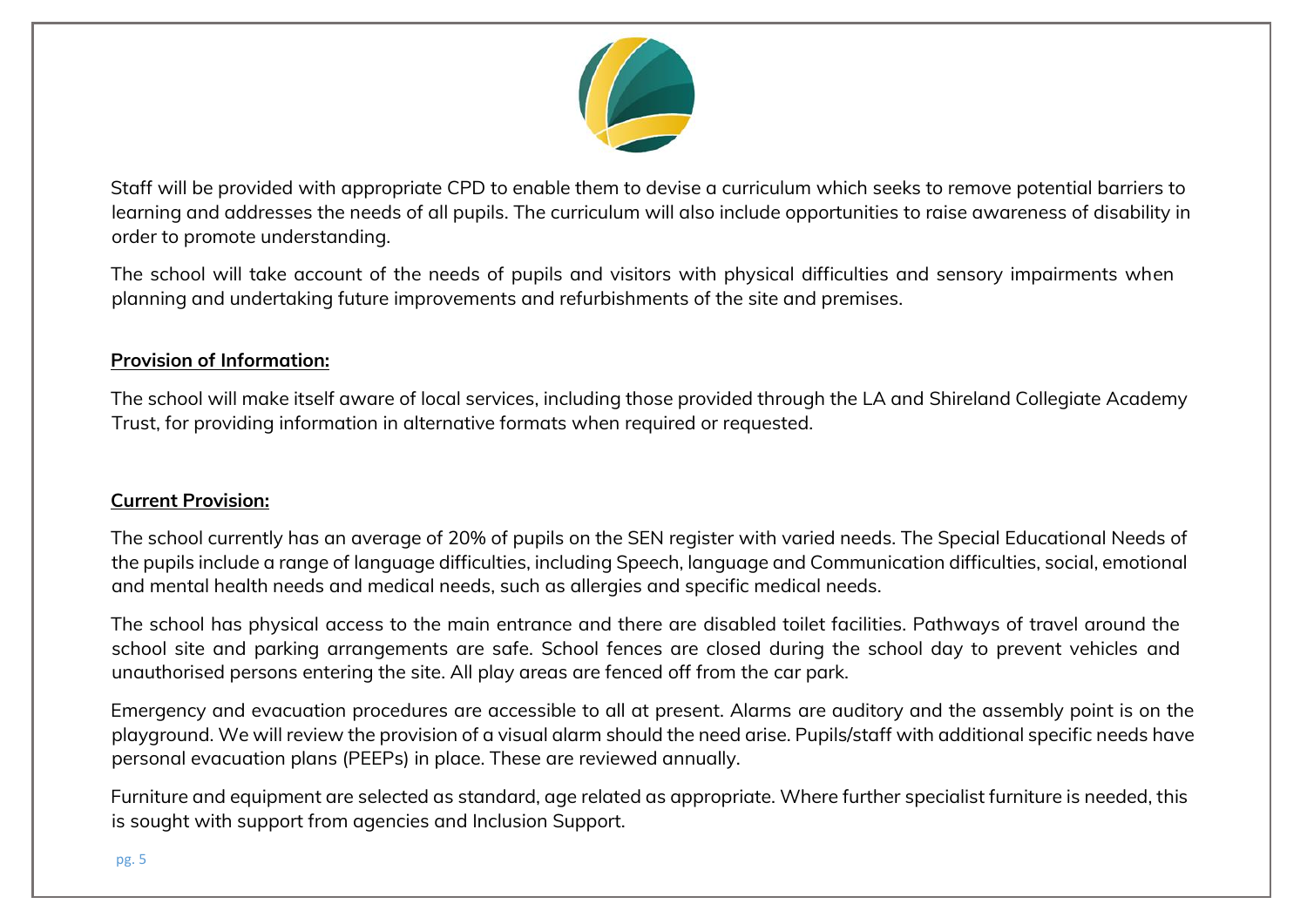

All pupils are encouraged to take full part in all areas of the curriculum. Pupils with disabilities are included in drama productions, music, PE and assemblies.

School visits, including residential visits, are made accessible to all children, irrespective of attainment or impairment.

Teachers and teaching assistants attend SEN courses as appropriate to support specific needs. Teachers work closely with TAs to address pupil Individual Teaching Plan targets and liaise with specialist and support services.

Lessons provide opportunities for all to succeed through inclusive, differentiated plans and the adoption of a variety of teaching styles and strategies.

Access to information within the classroom is enabled through the use of visual timetables and visual labelling of equipment and resources. Children with visual and specific reading difficulties who may have difficulties reading or copying from the board are given printed copies of texts, or information is written down for them.

We have a clear policy on the administration of medicines with trained staff. There is a register of children with medical needs, and children with specific or complex needs have individual care plans in place, which are reviewed annually. Lists of these children are given to class teachers and stored in classrooms.

Epi-pens and inhalers are always taken on visits and trips out of school. Staff trained in first aid accompany all trips and special arrangements for children who require them, are made clear and explicit on the risk assessments.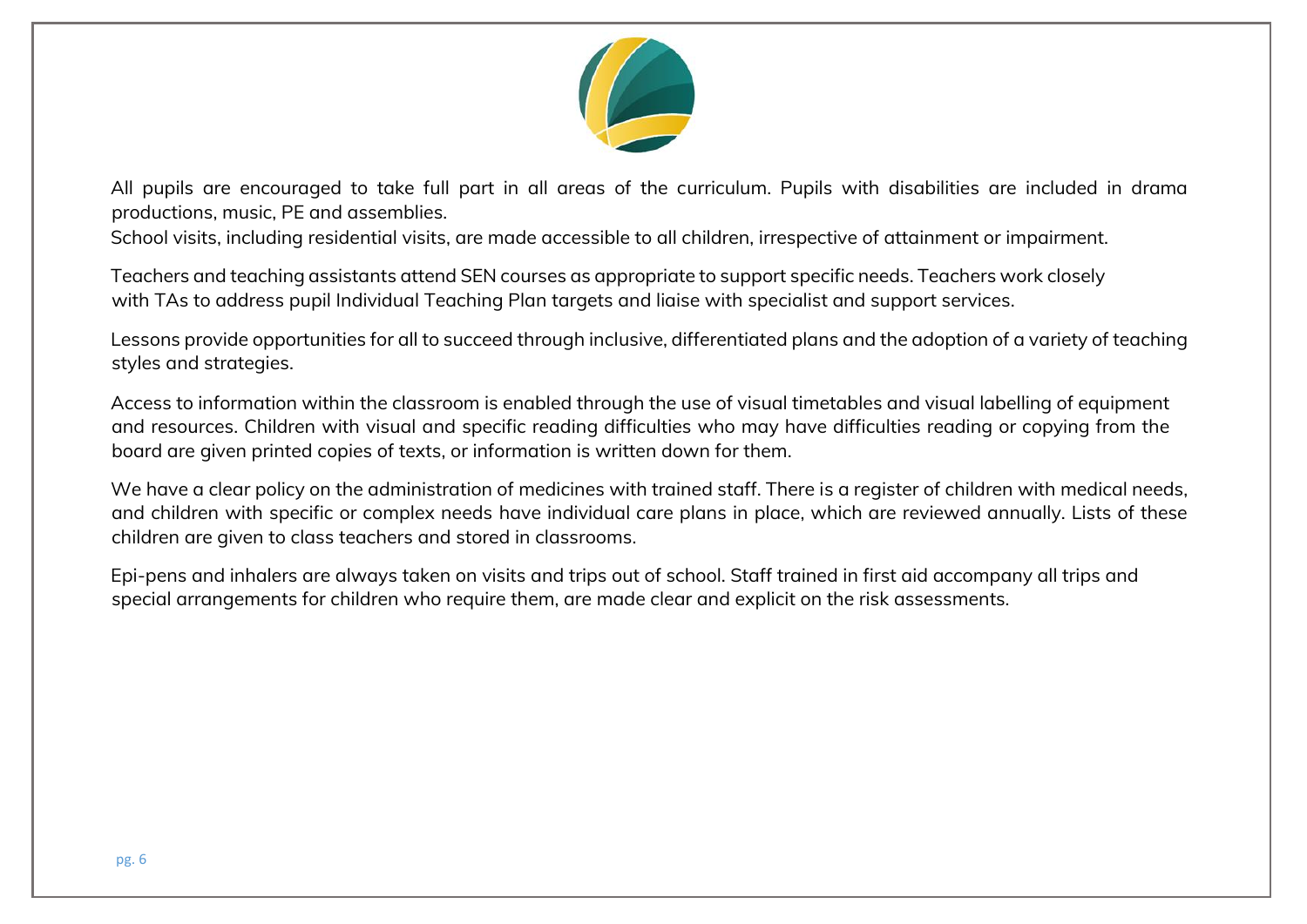

#### **Action Planning**

The action plan ensures that:

- The school draws on the expertise of external agencies to provide specialist advice and support
- The SENDCO has an overview of the needs of disabled pupils
- There are high expectations
- There is appropriate deployment and training of learning support staff
- Successful practice is shared within the school
- The school works together with partner schools as required
- Disabled pupils have access to extra-curricular activities
- The school environment meets the needs of all pupils

Action plan is set out below.

Signed on behalf of staff ……………………………………………………….Date………………….

Signed on behalf of Governing Body (SPC) ………………………………………..Date………………….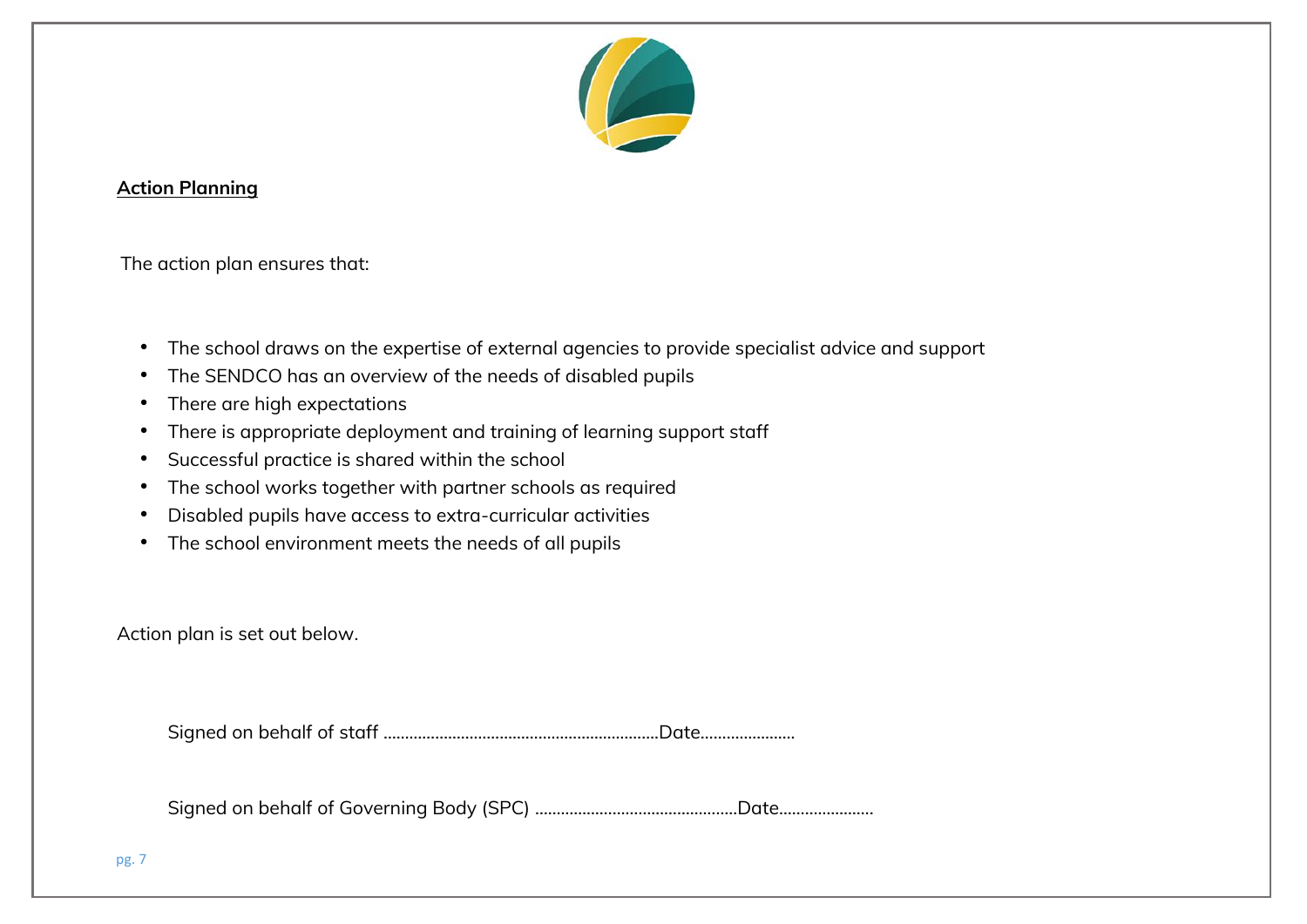

### **Lightwoods Primary Academy Accessibility Plan 2021**

#### **Purpose of the Plan**

The purpose of this plan is to show how Lightwoods Primary Academy intends, over time, to increase the accessibility of our school for disabled pupils.

#### **Definition of Disability**

A person has a disability if he or she has a physical or mental impairment that has a substantial and long-term adverse effect on his or her ability to carry out normal day-to-day activities.

#### **Physical Environment**

The physical environment of the school and surrounding areas can be a significant barrier to participation in educational activities for disabled pupils. The school is committed to removing these barriers on both sites as part of its vision of an inclusive school.

The school has been successful in completing the following priorities for physical improvements to increase access:-

- The main school entrance is clearly distinguishable from the main walkway into the building
- The main doors to the building are wide enough for all users with enough space alongside the leading edge for a wheelchair user to open the door while clear of the door swing
- The Entrance has a level threshold
- There is barrier matting in the main entrance which is flush with the floor
- The main entrance doors are glazed and people either standing or seated in a wheelchair would be visible to each other on either side of the doors
- The intercom is accessible for wheelchair users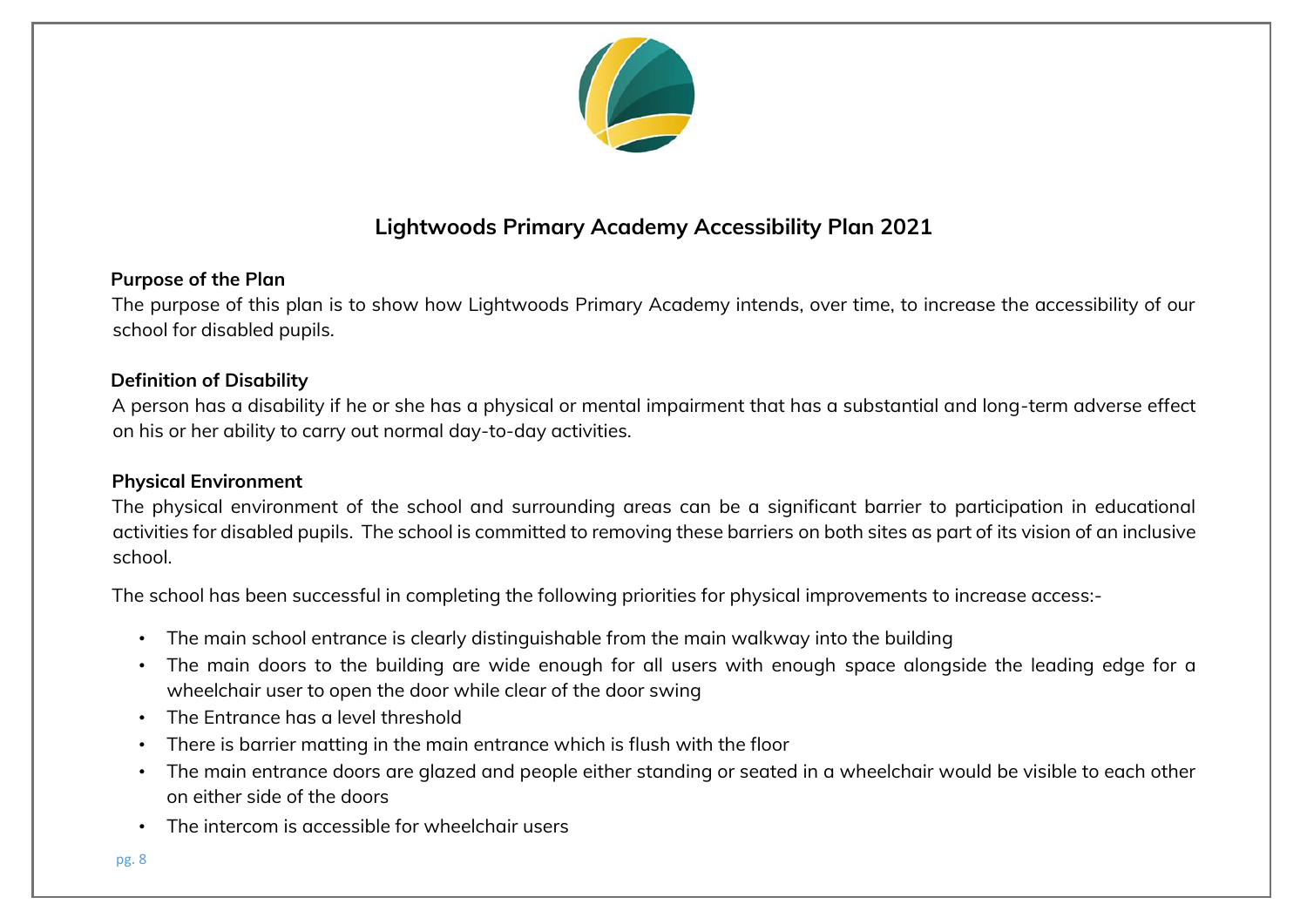

- There are access points via a ramp for access by wheelchairs
- The surface of the ramps is slip-resistant
- There is a disabled toilet situated in the nursery (Tinywoods) where there is also a changing station situated
- At Castle Road, we have a changing room facility, a disabled toilet and changing room
- There is a parking bay marked on the school car park designated for disabled visitors/pupils parents
- Internal stairs have strips to highlight steps
- Corridors are kept clear from obstructions at all times

This Accessibility Plan should be read in conjunction with the following school policies, strategies and documents:

- Behaviour Policy
- Equality and Diversity Policy
- Health and Safety Policy
- SEN Policy
- School Improvement Plan

The Accessibility Plan will be published on the school website and will be monitored through Governing Body Committees and reported to the Full Governing Body.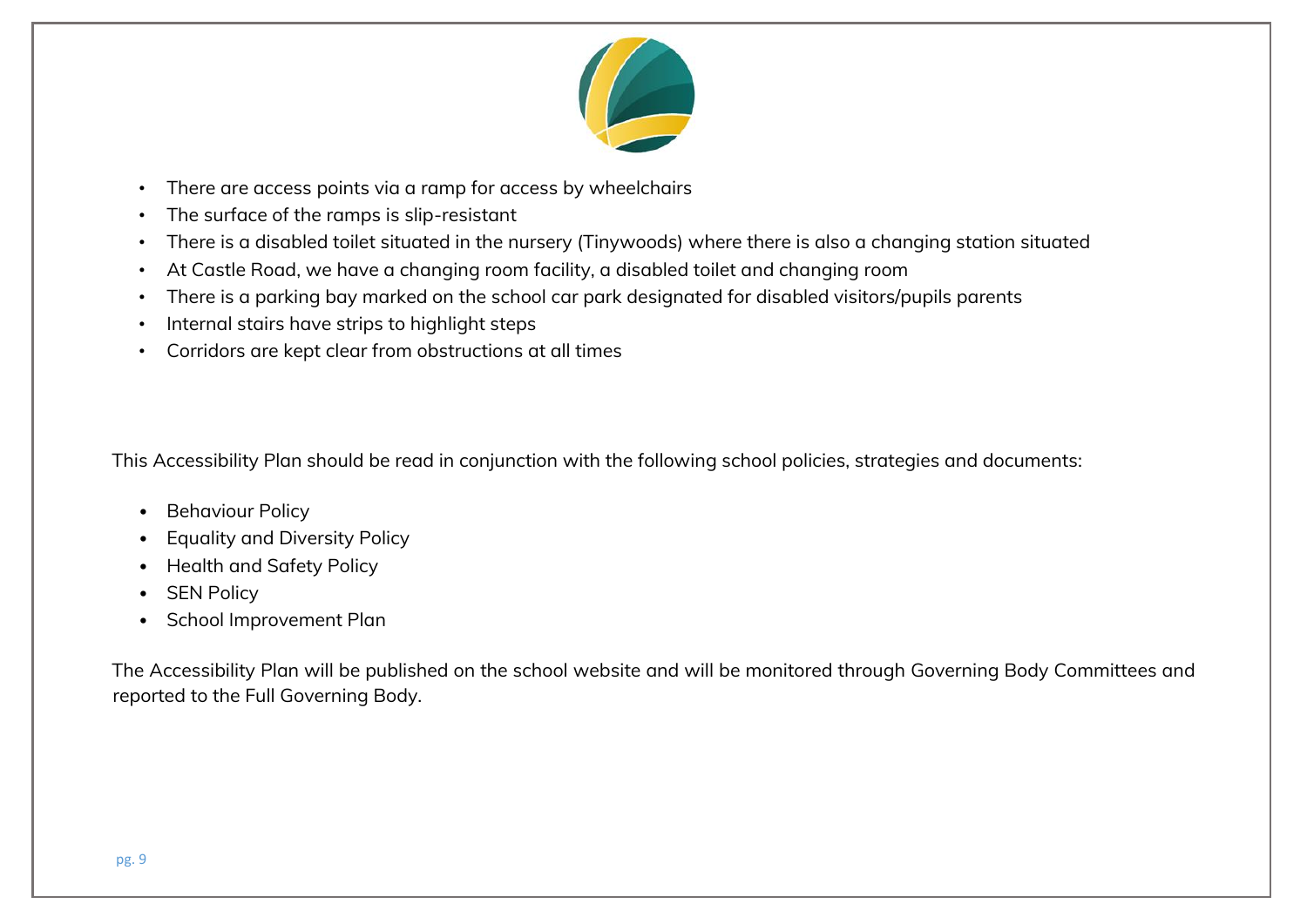

## September 2021

| Objectives |                                                                                                                                                 | Action                                                                                                                                                                                                                                                                                                                                                         |                                                                 |                                      | Timescale | Impact |  |
|------------|-------------------------------------------------------------------------------------------------------------------------------------------------|----------------------------------------------------------------------------------------------------------------------------------------------------------------------------------------------------------------------------------------------------------------------------------------------------------------------------------------------------------------|-----------------------------------------------------------------|--------------------------------------|-----------|--------|--|
|            |                                                                                                                                                 | How                                                                                                                                                                                                                                                                                                                                                            | Who                                                             | Resources                            |           |        |  |
|            | Section 1: How does the school deliver the curriculum?                                                                                          |                                                                                                                                                                                                                                                                                                                                                                |                                                                 |                                      |           |        |  |
| 1.1        | Consult with parents, pupils,<br>staff and governors to<br>become fully aware of needs<br>and to support additional<br>access to the curriculum | Annual reminder to families, through the newsletter to<br>inform school of any issues accessing areas of the<br>school                                                                                                                                                                                                                                         | Principal<br>&<br><b>SENDCO</b>                                 | Staff time                           | Ongoing   |        |  |
| 1.2        | Ensure curriculum planning<br>takes into account all pupil<br>needs and ensures full access<br>to learning                                      | Adjustments in curriculum planning to be included as<br>part of monitoring and reasonable adjustment work<br>Ensure all staff receive relevant and timely training on<br>a range of effective strategies to support learners with<br><b>SEND</b><br>Consider and actively plan for adjustments in the<br>delivery of learning for those who need it<br>Targets | Subject<br>leaders<br><b>SENDCo</b><br>Class<br><b>Teachers</b> | Staff time<br>Resource<br>purchasing | Ongoing   |        |  |
| 1.3        | Ensure all school trips and<br>visits are accessible to all                                                                                     | Reasonable adjustments made<br>Ensure that school is compliant with Equality Act 2010                                                                                                                                                                                                                                                                          | Visit<br>Leaders                                                | Staff time                           | Ongoing   |        |  |
|            | pupils                                                                                                                                          | Ensure risk assessments plan for reasonable<br>adjustments                                                                                                                                                                                                                                                                                                     |                                                                 | Resource<br>purchasing               |           |        |  |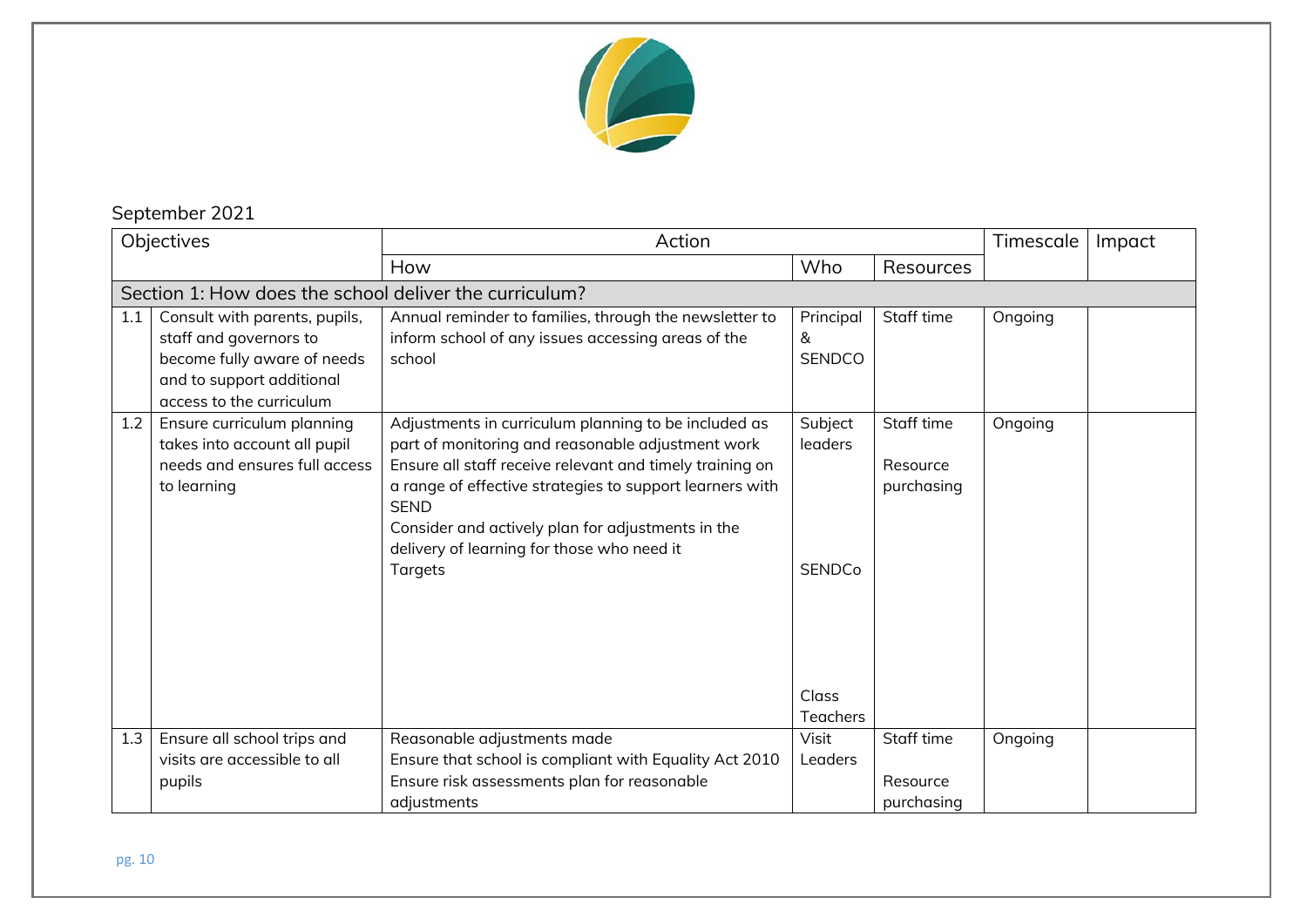

| 1.4 | Ensure that a range of<br>protected characteristics are<br>represented in the curriculum<br>and learning materials<br>available            | Ensure staffing is available to provide appropriate<br>levels of support<br>Ensure venues and means of transport are vetted for<br>suitability<br>Regularly monitor representation of protected<br>characteristics in the school curriculum<br>Identify and act on areas of improvement<br>Regularly gather pupil and family voice regarding<br>diversity and inclusion                                                               | Subject<br>Leaders<br>& SLT                      | Staff time                                    | Ongoing |  |  |
|-----|--------------------------------------------------------------------------------------------------------------------------------------------|---------------------------------------------------------------------------------------------------------------------------------------------------------------------------------------------------------------------------------------------------------------------------------------------------------------------------------------------------------------------------------------------------------------------------------------|--------------------------------------------------|-----------------------------------------------|---------|--|--|
|     | Section2: Is school deigned to meet the needs of all pupils? (Physical Environment)                                                        |                                                                                                                                                                                                                                                                                                                                                                                                                                       |                                                  |                                               |         |  |  |
| 2.1 | Improve the physical school<br>environment                                                                                                 | Ensure that the needs of pupils and families with<br>physical disabilities, medical conditions, and sensory<br>impairments are considered when planning and<br>undertaking future improvements and refurbishments<br>of the site and premises, such as access, lighting,<br>colour schemes, ramps, wheelchair accessibility,<br>parking, signage, access to the site, to enable visitors,<br>families and pupils to access all areas. | Principal,<br><b>SENDCo</b><br>& Site<br>manager | School<br>premises /<br>maintenance<br>budget | Ongoing |  |  |
| 2.2 | Ensure that reasonable<br>adjustments are made for<br>pupils and families with a<br>disability, medical condition<br>or other access needs | Create personalised risk assessments and PEEPs<br>(Personalised Emergency Evacuation Plans) for<br>individual pupils.<br>Liaise with external agencies to identify and<br>implement training where necessary.<br>Ensure actions, including emergency evacuation<br>procedures are clear and that staff are capable of<br>carrying them out.                                                                                           | <b>SENDCo</b><br>& Site<br>Manager               | School<br>premises /<br>maintenance<br>budget | Ongoing |  |  |
|     |                                                                                                                                            | Section 3: How does school deliver materials in other formats? (Provision of Information)                                                                                                                                                                                                                                                                                                                                             |                                                  |                                               |         |  |  |
| 3.1 | Ensure that spare copies of<br>all school communications<br>are readily available for<br>parents via the school office                     | Copies available as hard / digital copies<br>Respond proactively and promptly to requests from<br>parents regarding format                                                                                                                                                                                                                                                                                                            | Office<br>Staff &<br><b>SBM</b>                  | Staff time<br>Office<br>resources             | Ongoing |  |  |